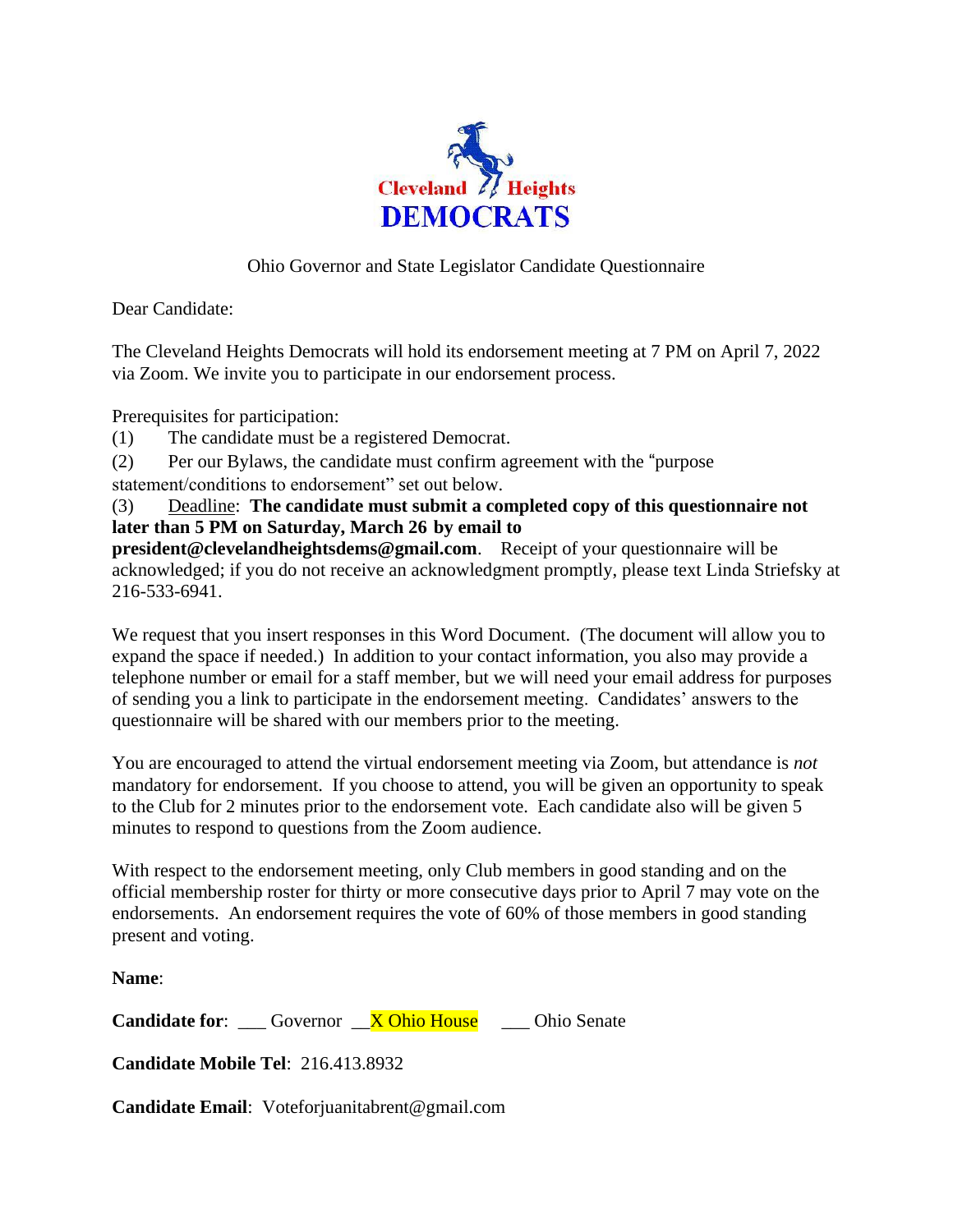## **Campaign Website**:

## **Optional - Mobile Tel and Email for staff:**

Purpose statement/conditions to endorsement: By completing and returning this Candidate Questionnaire, I affirm the following:

- A. I am a registered Democrat.  $X Yes$   $No$
- B. I agree to comply with the purpose of the Club as stated in Article 1, Section 2 of the Constitution, that is:

The purpose of this organization shall be to provide a means by which residents of Cleveland Heights can organize to promote and develop the highest principles of the Democratic Party, to improve the administration of government, and to work for the good of all citizens. This organization shall endorse and support for public office all candidates whose election will, in the judgment of the membership, best advance the Purpose. In pursuing its Purpose, this organization may also cooperate with the National, State, and County Democratic Committees, and pursue other programs of benefit to the community.

 $\underline{\phantom{a}}X\underline{\phantom{a}}Yes \underline{\phantom{a}}No$ 

- C. I agree not to openly oppose any Democratic nominee in a general partisan election.  $\frac{XYes}{XYes}$  No
- D. I agree not to openly support any opponent of a Democratic nominee in a general partisan election.  $X_i = Y_{\text{es}}$   $X_i = N_0$
- E. I have not violated the above A through and including D during the past five (5) years.  $\overline{X}$  Yes No

If you cannot affirm as to items B, C and D above, please explain your reasoning here:

Per the Club Bylaws, the Screening Committee may require candidates to sign an agreement to comply with those conditions during the candidate's term in the office for which the endorsement is given.

Please answer each of the following questions. Please note that certain questions below are posed only to candidates for Governor and others are posed only to candidates for the Ohio legislature. Most of the questions are posed to both categories of candidates. Some require only a 'Yes' or 'No' answer. For others, you may take a few sentences to express your response. Out of respect for your time, we are not asking for lengthy answers.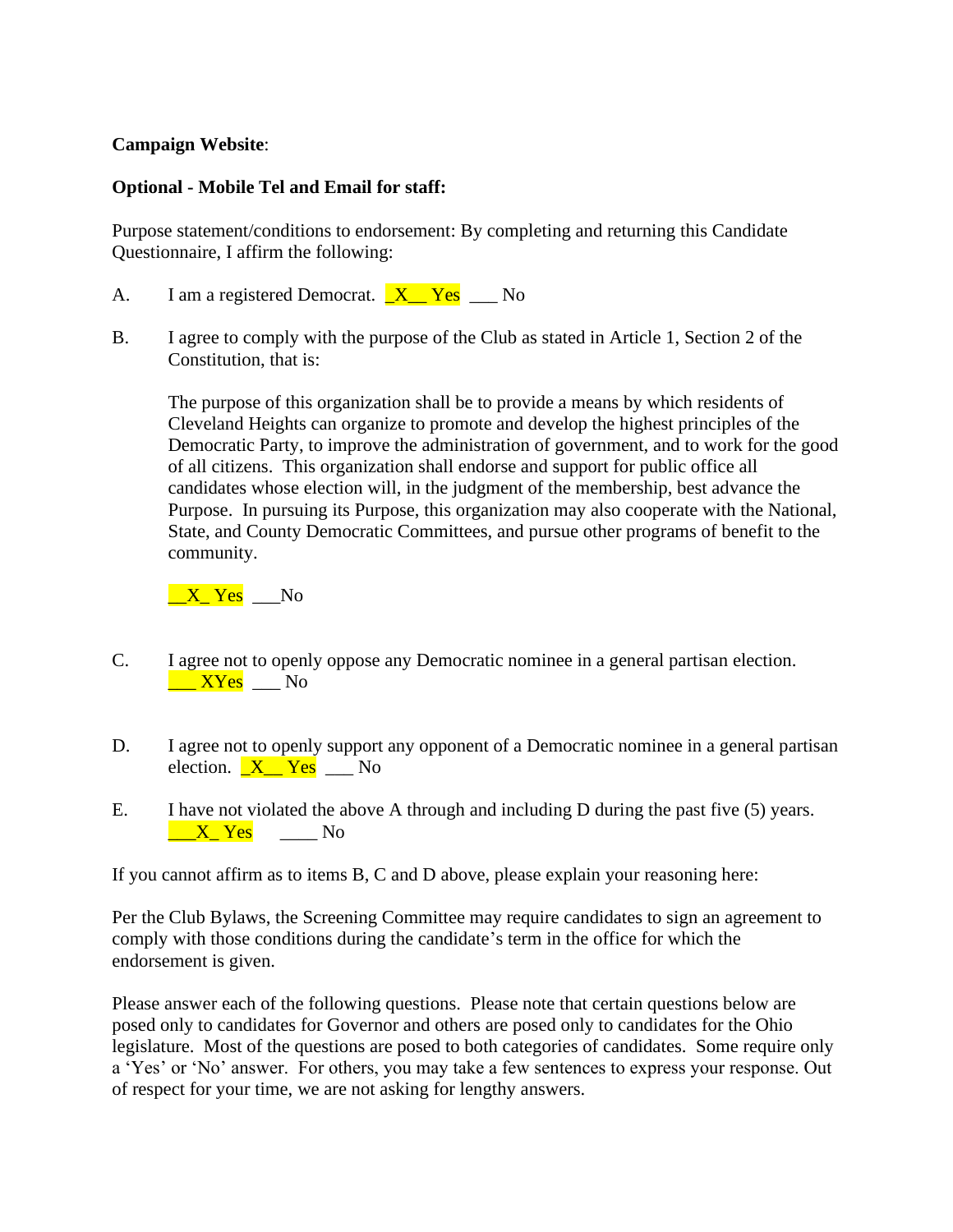- 1. **[For Candidates for Ohio Legislature]** Briefly describe the major reasons why you would be of value as a member of the Ohio Legislature representing the Senate or House District that includes Cleveland Heights. 1) Transparency: Social media of meeting interaction 2) Strong Communication: weekly updates, newsletter, press releases 3) dedicated to building relationships with local business , community & elected officials
- 2. **[For Candidates for Ohio Legislature]** Please list what you regard as the three most urgent problems of the Senate or House District that includes Cleveland Heights. What legislative efforts will you make to address those problems? A) Fair school funding to combat the unconstitutional paying for vouchers that bankrupt district B) Increase 'Local Government Fund" so local municipalities can make decisions when it comes to investment. C) Gun reform : background check, band AR-15 , gun registry , fund school resource officers
- 3. **[For Candidates for Governor] Jobs and the Ohio Economy** Voters in Cleveland Heights are concerned about both the local and the state economy and availability of good jobs, jobs that can support a family.
	- A. What are your top 3 policies designed to attract businesses and provide opportunities for good jobs in Ohio?
	- B. We know that while big splash business decisions like Intel locating a new facility in Ohio get a lot of press, our small businesses are a critical part of the Ohio economy. Small businesses not only provide jobs, but also tend to spend their money in the local economy. At the same time, we know that the pandemic has been very tough on small business, especially those in more disadvantaged areas. Please describe your top 3 policies to support Ohio's small businesses.
	- C. Urban city centers have also been hit hard by the pandemic. As many businesses switched to remote work, many restaurants and other service businesses have closed and suffered serious economic losses, with job losses. This all translates into less tax revenue for cities. What policies would you pursue to help the urban centers to recover?
	- D. Ohio tax law now allows people working remotely to avoid paying taxes to the city in which their employer is located. This threatens a significant loss of revenue to Ohio cities, not only large cities like Cleveland, but also cities in the suburbs. What is your position on this policy change?
- 4. Right to Make HealthCare Decisions Do you believe everyone has the right to access abortion care legally in their community without stigma, shame, delay or medically unnecessary barriers, and without regard to ability to pay?

 $\frac{X \text{Yes}}{X}$  No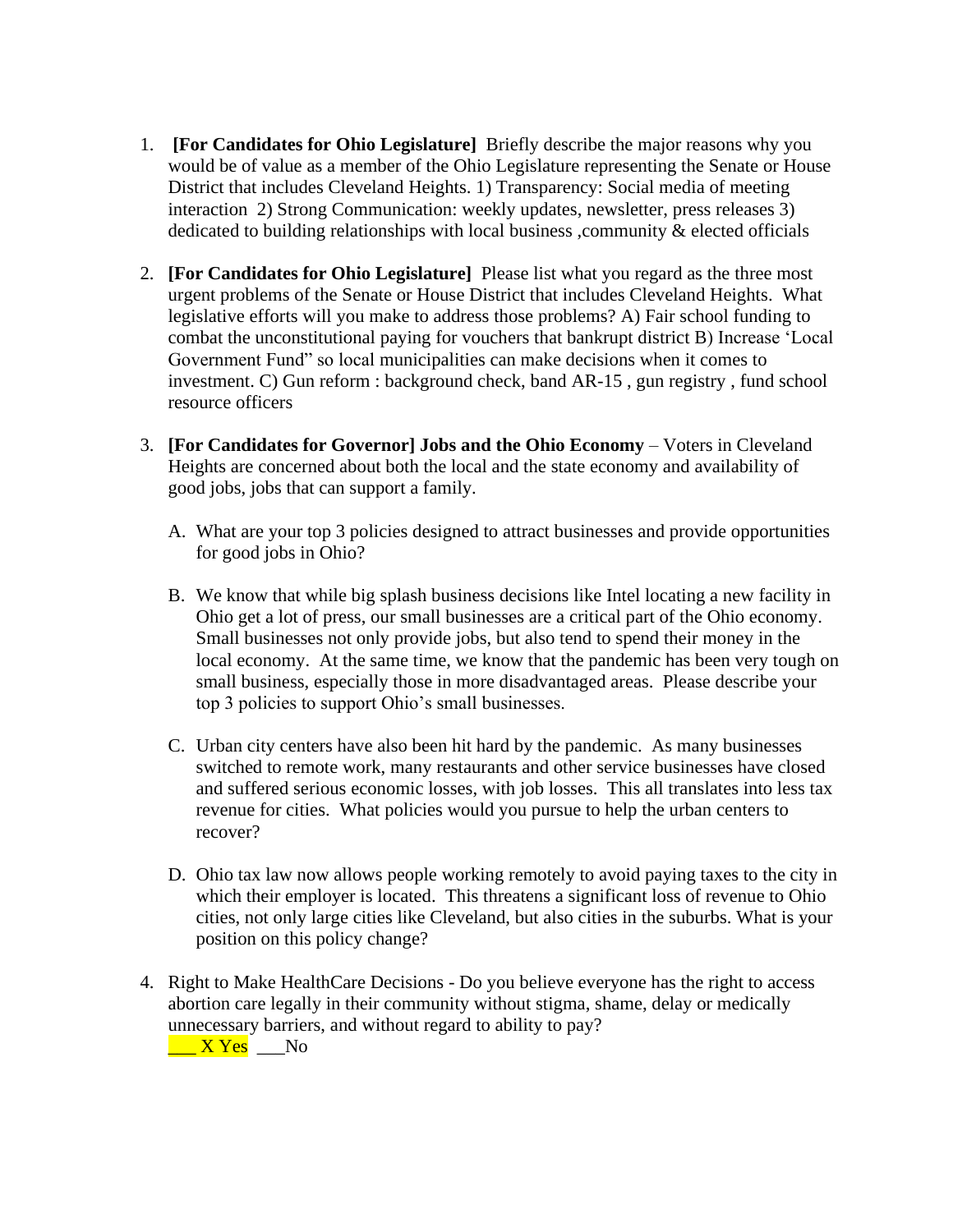If you previously held a different position on this question, what caused you to change your mind?

5. Voting Rights –

A. If elected, will you strongly oppose Republican efforts to discourage voting, and work to remove existing obstacles to election participation?

 $X_Y$  Yes  $N_0$ 

B. What measures for facilitating voter participation in elections do you support – same day registration and voting, expansion of early voting polling locations and hours, providing voters with absentee ballot applications, voting by mail, or something else? The Ohio Secretary of State needs to send absentee application to all eligible Ohio voters with paid postage envelops. The amount early vote centers need to be based off population. Also Election day needs to be a holiday

C. In order to encourage voting, would you implement an ongoing program to provide voter registration forms and related information at all state offices open to the public?

 $X$   $Yes$   $No$ 

D. In 2015 and 2018, a significant majority of Ohio voter approved amendments to Ohio's Constitution to reform redistricting practices. The goals included banning partisan gerrymandering and requiring public input and transparency. These requirements have been ignored by Republican members of the Ohio Redistricting Commission. Do you support further reforms to Ohio's legislative redistricting process?  $\underline{X}$  Yes  $\underline{N}$ 

If yes, what specific reforms? An redistricting commission that would have equal amount of democrats and republicans on the panel with independent map makers .

E. **[For Candidates for Governor]** As Governor of Ohio, and a member of the Ohio Redistricting Commission, would you refuse to approve a legislative district or Congressional map that was arrived upon by any process that did not satisfy the requirements of the Ohio Constitution?

 $Yes$   $No$ 

## 6. Racial Justice –

A. People of color across this country are the targets of escalating levels of racially motivated threats and violence. What would you do to address this? I co-sponsored HCR 6 (Declare Racism As A Public Health Crisis) to address this issue. Our current laws and system is rooted in racism and must be removed and replace to make some type of systemic change.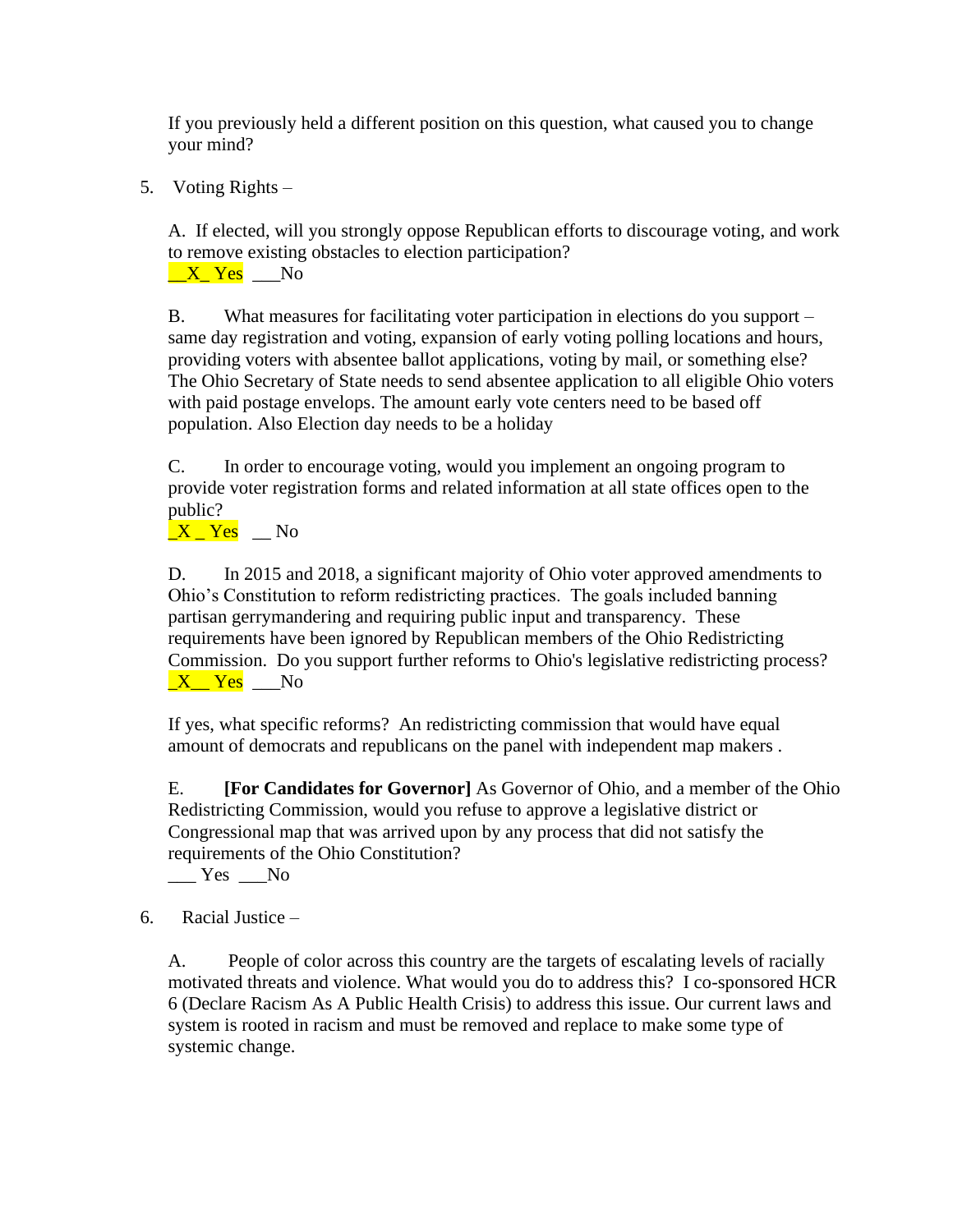- B. Will you fight to ensure that school curricula include the accurate and honest teaching of the history of Black Americans and other American people of color and that works by Black authors and other authors of color be made readily available to students?  $\frac{V_{\text{res}}}{V_{\text{res}}}$   $\frac{V_{\text{res}}}{V_{\text{res}}}$
- C. If elected, will you advocate for reparations for descendants of Black people who were enslaved in the U.S.?  $\rule{1em}{0.15mm}$   $\frac{\text{Yes}}{\text{Yes}}$   $\frac{\text{No}}{\text{No}}$

Please elaborate if you wish. Yes by encouraging the federal representative to introduce and/or support this measure.

- 7. Equality Do you oppose all discrimination on the basis of sex, race, ethnicity, sexual orientation, or gender identity?  $X$  Yes No ….I co-sponsored HCR 6 (Declare racism as a public health crisis) & HB 208 (Enact Ohio Fairness Act )
- 8. Education About one hundred Ohio public school systems have joined a legal complaint against the Ohio EdChoice voucher mechanism that diverts tax based public school financial support to fund private school tuition. Generally, nonminority students use these tuition vouchers. The suit alleges that this program, with recently increased voucher allowances, has contributed to an effective resegregation of some public school systems.
	- A. Do you support increased State funding for public schools, and elimination of State funding for all privately operated charter schools and all other private schools – religious or not - and any other measures that divert public money away from public schools and/or contribute to public school resegregation? \_\_\_ X Yes \_\_\_No
	- B. Do you oppose efforts to require presentation of religious concepts as alternative theories in the public school science curriculum? Yes X No
	- C. Republicans in Ohio's legislature have jumped on the misguided band wagon that mischaracterizes teaching in our K through 12 public schools regarding our country's history as to people of color and women. These measures seek to undermine policies that support diversity, inclusion and honest education of our students. The proposed bills, such as HB 327, further impose punitive and overreaching measures, including fines and other penalties, aimed at intimidating and harassing public school teachers and public school districts. What is your policy to support our hard-working public school teachers and school districts from these overreaching measures?...To protect teachers and school professionals should not be held liable from teaching accurate history in the U.S.A . Also require continuous education for teachers to take diversity, equity and inclusion training .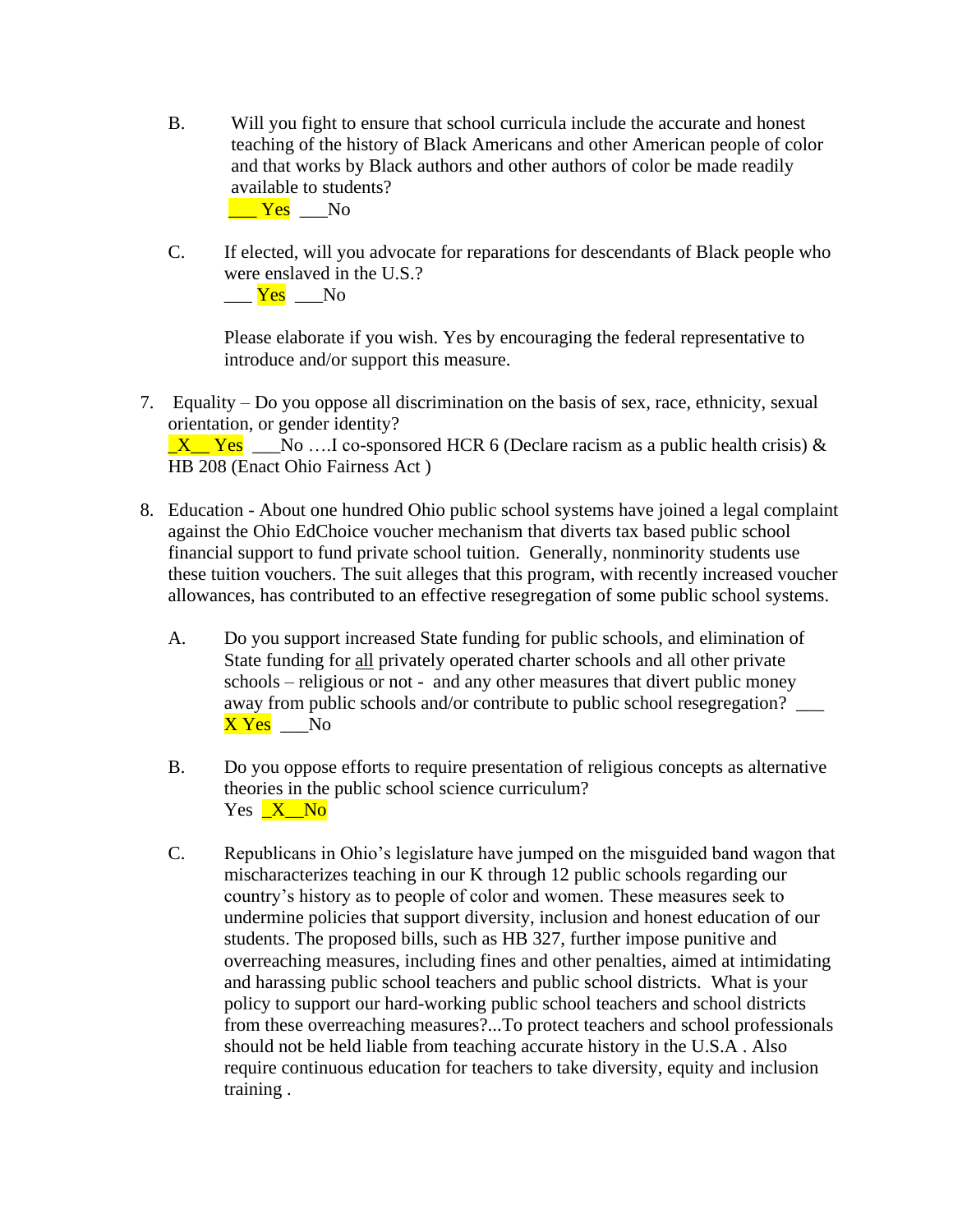- D. What other legislative effort would you make to better enable Ohio's public schools to attract and retain qualified teachers? A) Put more money toward wrap around services B) smaller classroom C) Better retirement d) Expand teacher tax credit by being able to write off all things purchased for classroom  $Yes$   $No$
- 9. Labor Rights
	- A. The labor shortage in some service, retail, and transport job sectors is expected by economists to persist through 2022. In your view, what effect has the Ohio minimum wage of \$9.30 per hour contributed to the shortage of applicants for these jobs? The time people spent during the COVID-19 stay at home order caused a cultural shift in values. Having a job that allows you to have quality of life and flexibility is now the priority compared to any job that jeopardizes your mental health
	- B. Do you favor raising the Ohio minimum wage from \$9.30 per hour?  $\frac{Yes}{Yes}$  No

If yes, to what value? In a single increment, or incrementally over what period of time? I co-sponsored HB 69 (increase state minimum wage) to do it in increments to increase the minimum wage amount to a livable wage . A livable wage right now would be 15.60. As inflation occurs the minimum(livable) wage should increase with it and reflect the socio-economic conditions of the current year.

- C. Do you support the right of workers to collective bargaining, and their right to form or join labor unions?  $\frac{Yes}{Yes}$  No
- 10. Public Health
	- A. Do you oppose Ohio Senate bill S215, which proposes to eliminate Ohio's permit requirement for concealed carrying of firearms?  $\frac{Yes}{Yes}$  No I voted NO on SB 215 March 2,2022

B. What reforms do you support to reduce the epidemic of gun violence in Ohio? Background checks, Enact the Extreme Rick Protection Order Act(HB 257) , Raise minimum age to 21 to purchase gun(SB 74), repeal 'Stand Your Ground" (HB 38), Prohibit negligent firearm storage (HB 262), Ban bump stocks and other items that accelerate semiautomatic firearms (SB 77)

C. **[For Candidates for Ohio Legislature]** As an elected legislator, would you oppose legislative efforts that countermand the advice of scientists and directives of knowledgeable public health officials during an ongoing epidemic of infectious disease? YES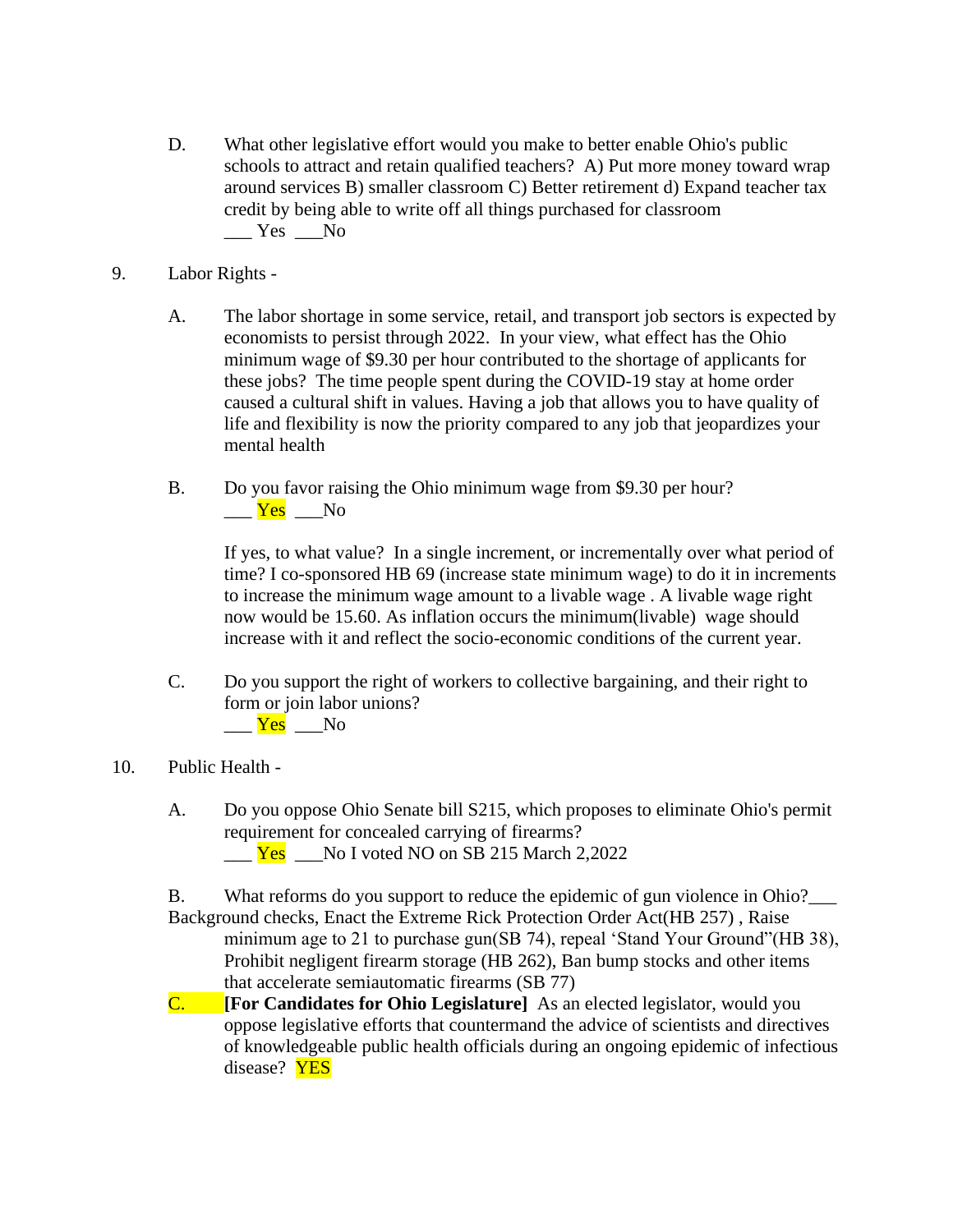- D. **[For Candidates for Governor]** As Governor of Ohio, would you veto legislation described under Question C immediately above?
- E. The pandemic has exposed the underfunding of Ohio's public health system. Do you support increased funding and other support for Ohio's public health system?  $\rule{1em}{0.15mm}$   $\frac{\text{Yes}}{\text{Yes}}$   $\frac{\text{No}}{\text{No}}$
- 11. Green Energy Transition –

A. Do you support legislative and regulatory measures that facilitate development of utility scale solar and wind electrical power generation projects across Ohio, including (for State legislature candidates) in your district?  $Y_{\text{es}}$  No

B. In 2014, Ohio adopted wind turbine setback requirements that effectively eliminated development of utility scale wind generation projects. Do you support legislation to restore reasonable setback requirements and other measures to encourage wind electrical generation in Ohio?  $X$  Yes No

C. Do you support legislative measures to enable owners of homes and commercial buildings to install small - scale photovoltaic arrays, and to sell any excess electrical power from those projects?  $X$ <sup>Ves</sup>  $\_\$ 

D. **[For Candidates for Governor]** Ohio law provides that the Ohio Public Utilities Commission board of directors may consist of no more than three members of one political party. The present board consists of four Republicans and one Democrat. Decisions of the PUCO during the last 10 years have consistently protected the interests of fossil fuel and nuclear power plant operators at the expense of utility customers. If elected Governor, would you replace PUCO board members as opportunities for that arise with individuals with genuine interest in consumer protection and vision for green energy transition in Ohio? \_\_\_ Yes \_\_\_No

- 12. Green Transportation Transition
	- A. Do you support meaningfully increased State expenditures for public transportation in urban and in rural areas?  $XYes$  No
	- B. Do you favor any legislation or regulatory measures to encourage adoption of electric vehicles in Ohio?  $\overline{X}$  Yes No

If yes, what measures - tax incentives, construction of charging infrastructure, modifications to state building codes to require installation of EV charging station outlets, or something else? I own an electric vehicle and co-sponsored Hb 642 to make all state motor vehicles electric. Ohio department of natural resources already provided grants to municipalities for EV charge stations. Also there is money from the infrastructure bill that will be used in Ohio to provide